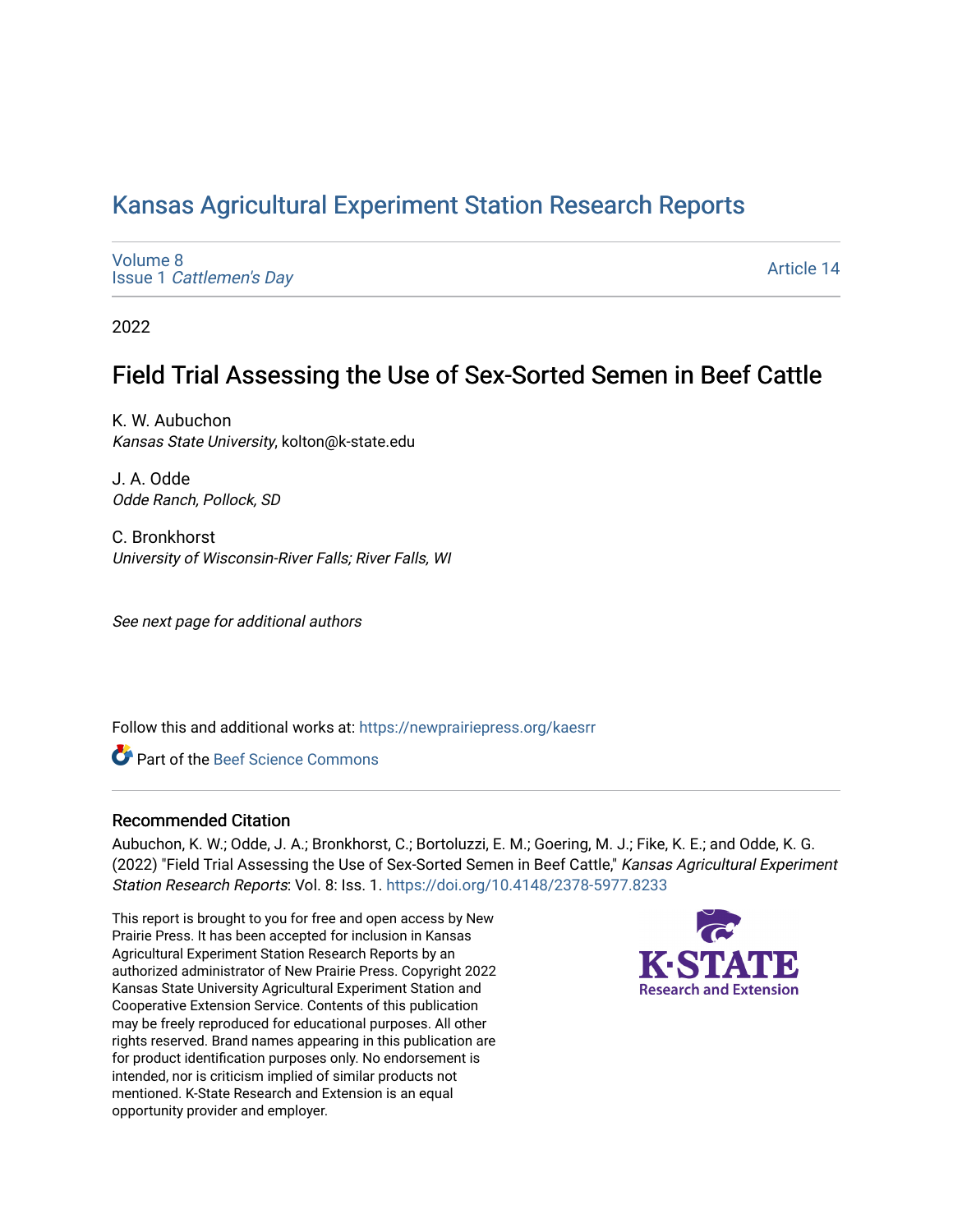## Field Trial Assessing the Use of Sex-Sorted Semen in Beef Cattle

## **Abstract**

Objective: The objective was to evaluate the reproductive performance of sex-sorted semen on beef cows and heifers.

Study Description: For this trial, 320 Angus and SimAngus cows and heifers from four groups were used. Group 1 yearling heifers (n = 101) were synchronized using the melengestrol acetate plus prostaglandin  $F_{2\alpha}$  (MGA-PGF<sub>2 $\alpha$ </sub>) protocol and Groups 2, 3, and 4 cows (n = 219) were synchronized using the 7-Day CO-Synch + CIDR protocol. Insemination was done with semen from an Angus sire (Group 1 yearling heifers and Group 2 young cows) sorted to contain >90% X-bearing sperm, or a Charolais sire (Groups 3 and 4 mature cows) sorted to contain >90% Y-bearing sperm. Females were bred after visual estrus detection (Group 1 yearling heifers), fixed time artificial insemination (AI; Group 4 mature cows), or split time AI (Group 2 young cows and Group 3 mature cows).

The Bottom Line: These results indicate that sex-sorted semen has potential in commercial beef cows and heifers. Increasing carcass weights in the beef industry has caused a greater price spread between steers and heifers. With increasing spread in value between heifer calves and steer calves, opportunity exists for economic gain with "bull" sexed semen, especially in terminal sire programs.

## Keywords

beef, sex-sorted semen, reproduction

#### Creative Commons License



This work is licensed under a [Creative Commons Attribution 4.0 License](https://creativecommons.org/licenses/by/4.0/).

#### Cover Page Footnote

Thanks to STgenetics (Navasota, TX) for providing the semen for this project.

#### Authors

K. W. Aubuchon, J. A. Odde, C. Bronkhorst, E. M. Bortoluzzi, M. J. Goering, K. E. Fike, and K. G. Odde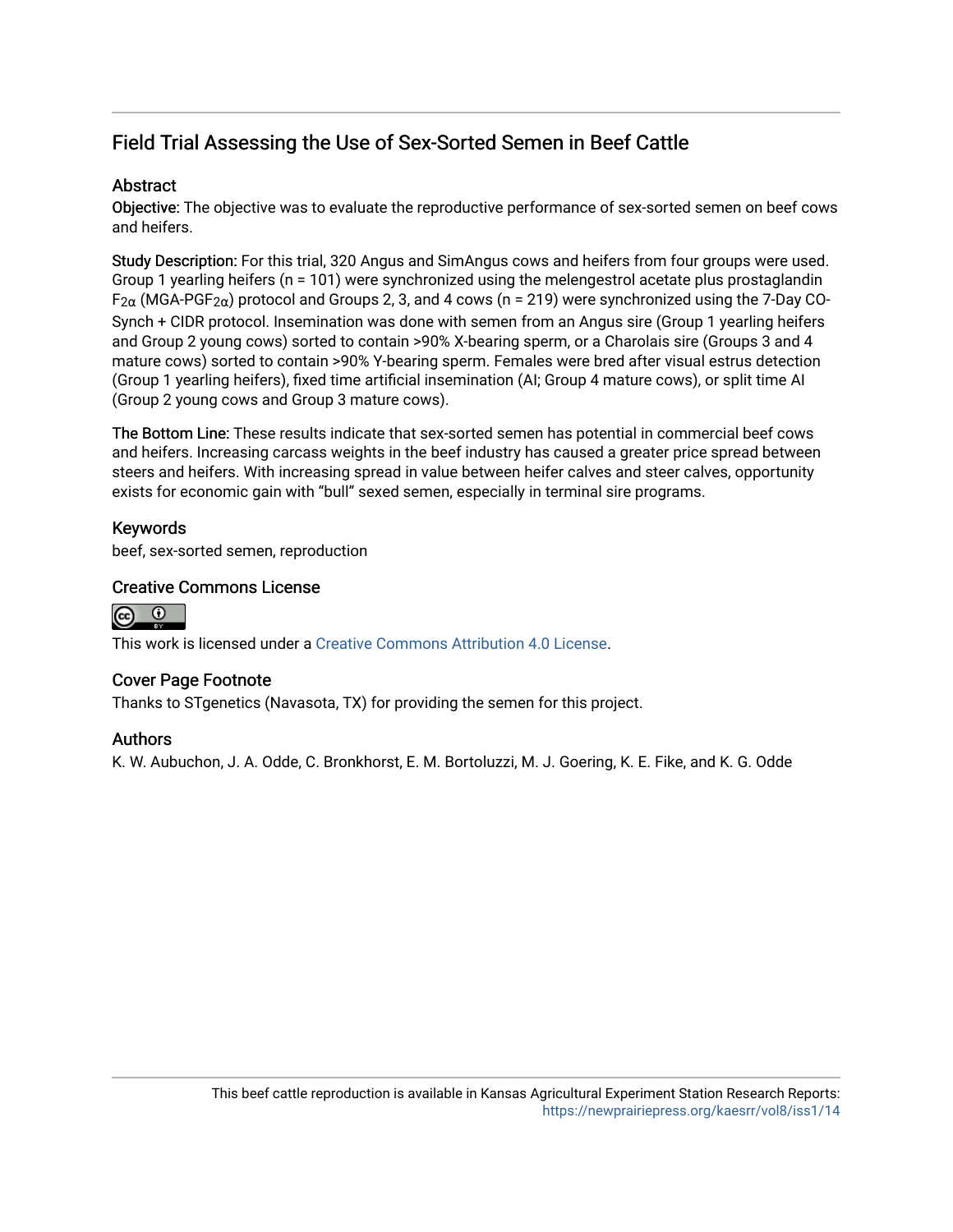

CATTLEMEN'S Day 2022



# Field Trial Assessing the Use of Sex-Sorted Semen in Beef Cattle

*K.W. Aubuchon, J.A. Odde,1 C. Bronkhorst,2 E.M. Bortoluzzi, M. Goering, K.E. Fike, and K.G. Odde*

## Abstract

Sex-sorted semen utilization holds the potential to create a high percentage of either bull or heifer calves, but often comes with a reduction in fertility. The objective of this study was to evaluate the reproductive performance of sex-sorted semen (both X- and Y-sorted semen) in commercial beef cows and heifers. For this trial, 320 Angus and SimAngus cows and heifers from four groups were used. The groups were: yearling heifers (Group 1,  $n = 101$ ); young cows (Group 2,  $n = 51$ ) bred to an Angus sire sorted for >90% X-bearing sperm; and 168 mature cows (Group 3,  $n = 80$ ; and Group 4, n = 88) bred to a Charolais sire sorted to contain >90% Y-bearing sperm. Heifers were synchronized using melengestrol acetate plus prostaglandin  $F_{2a}$  (MGA-PGF<sub>2a</sub>) and were bred based on visual estrus detection. The three cow groups were synchronized using the 7-Day CO-Synch plus CIDR protocol. Group 2 young cows and Group 3 mature cows were inseminated using a split-time artificial insemination (STAI) approach, while Group 4 mature cows were inseminated using a fixed-time AI (FTAI) approach. The estrus responses were: 95.1% (Group 1), 88.2% (Group 2), 75.0% (Group 3), and 69.3% (Group 4). The AI pregnancy rates were: 63.4% (Group 1), 47.1% (Group 2), 46.3% (Group 3), and 40.2% (Group 4). The Group 1 heifers had a high estrus response and AI pregnancy rate likely due to the inherent fertility of heifers and intensive estrus detection used. The AI pregnancy rates for the Group 2 young cows and Group 3 mature cows were similar to what is seen in the literature. Group 4 mature cows' decreased estrus response and AI pregnancy rate were lower than reported in other studies. Finally, the Charolais sired calves averaged around 100 lb heavier than their Angus sired counterparts. These results show the commercial potential of using "bull" sex-sorted semen in terminal sire programs.

## **Introduction**

Sex-sorted semen utilization holds the potential to create a high percentage of either bull or heifer calves. Most of the research to date has investigated success rates utilizing "heifer" semen. The objective of this study was to evaluate the success of "bull" and "heifer" sex-sorted semen in a commercial cattle operation.

<sup>&</sup>lt;sup>1</sup> Odde Ranch, Pollock, SD.

<sup>&</sup>lt;sup>2</sup> Department of Animal Sciences; College of Agriculture, Food and Environmental Sciences; University of Wisconsin-River Falls; River Falls, WI.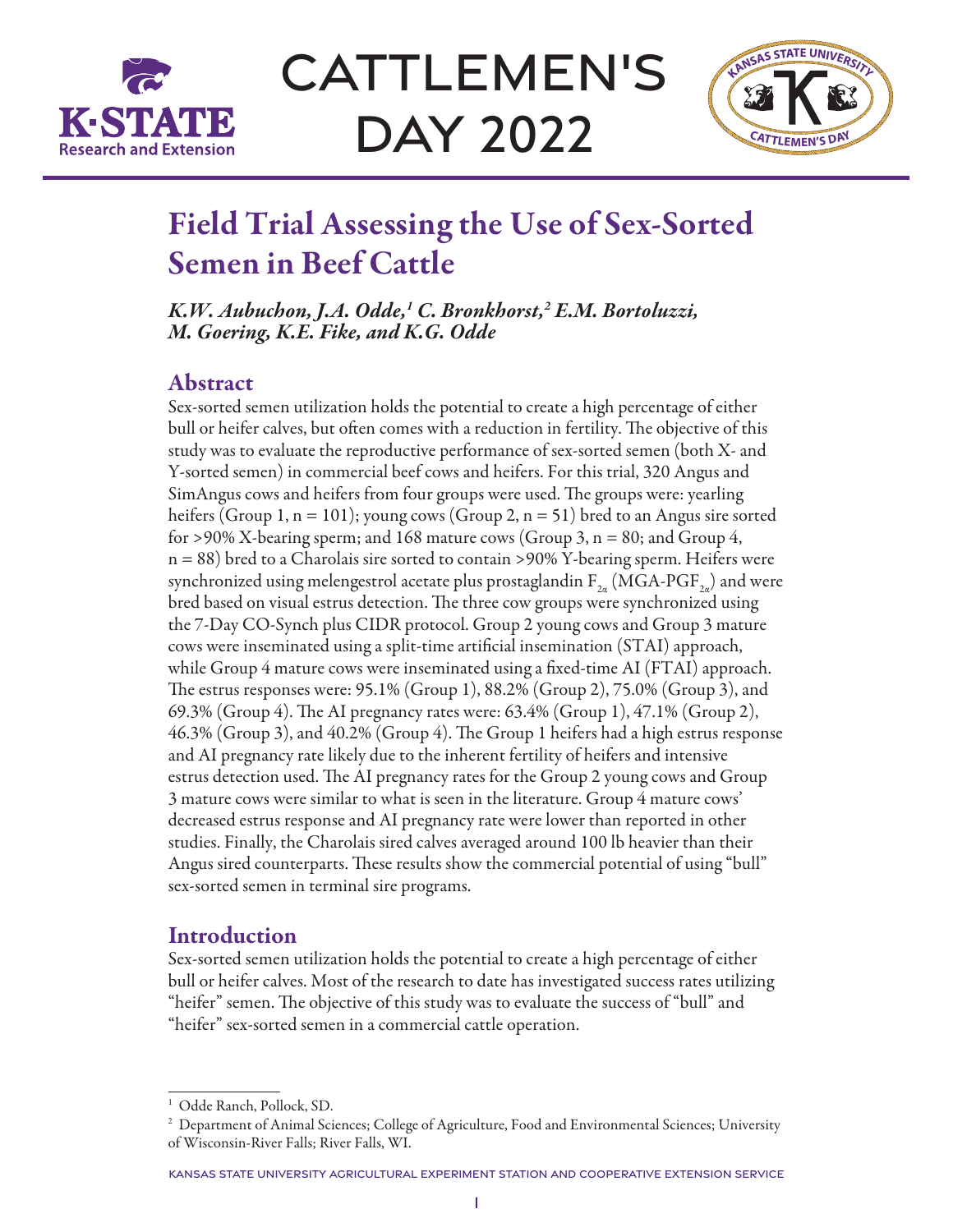## Experimental Procedures

This trial was conducted on the Odde Ranch in North Central South Dakota from the summer of 2019 through fall 2020. There was a total of 320 Angus and SimAngus cows and heifers from four separate groups utilized in this trial (Table 1). The groups were: yearling heifers housed in a dry lot system (Group 1, n = 101); young cows (nursing calves) on pasture (Group 2,  $n = 51$ ); cows (nursing calves) on pasture (Group 3,  $n = 80$ ); and cows (nursing calves) on pasture (Group 4,  $n = 88$ ).

The yearling heifers and young cows were inseminated to a commercially available Angus sire (Sire A) sorted to contain >90% X-chromosome bearing sperm cells. The mature cows were inseminated to a commercially available Charolais sire (Sire B) sorted to contain >90% Y-chromosome bearing sperm cells. All semen was packaged at a concentration of  $4 \times 10^6$  sperm cells per 0.25 mL dose.

The Group 1 yearling heifers were estrus synchronized using the melengestrol acetate plus prostaglandin  $F_{2a}$  (MGA-PGF<sub>2a</sub>) protocol. Heifers were fed MGA for 14 days at a concentration of 0.5 mg/head/day. After feeding MGA for 14 days, MGA was removed from the ration for 19 days. On day 19 after the final day of MGA feeding, heifers received a 5 mL injection of PGF<sub>2a</sub> (Lutalyse; Zoetis, Madison, NJ). Estrus was synchronized in Groups 2, 3, and 4 using the 7-day CO-Synch plus CIDR protocol. Cows received a progesterone insert (CIDR; Zoetis, Madison, NJ) along with a 2 mL injection of a gonadotropin-releasing hormone (GnRH) analog (Gonadorelin; Cystorelin; Merial, Athens, GA) at the start of the protocol. After seven days, CIDRs were removed and cows received a 5 mL injection of prostaglandin  $F_{2a}$  (PGF<sub>2a</sub>; Lutalyse; Zoetis, Madison, NJ). Estrus detection aids (Estrotect, Rockway Inc., Spring Valley, WI) were applied at time of PGF<sub>2</sub> injection at all locations. Estrus was defined as >50% of the patch coating removed. Group 1 heifers were also visually observed for signs of estrus every four hours for five days following injection of  $\mathrm{PGF}_{2a}$ .

Group 1 heifers were inseminated at 15 to 21 hours after the onset of estrus. The Group 2 young cow group was inseminated using a split-time artificial insemination (AI) system with those showing estrus by 70 hours post  $PGF_{2a}$  inseminated at 70 hours. Those with inactive patches were injected with GnRH and were inseminated at 94 hours post  $\mathrm{PGF}_{2n}$ . Group 3 cows with active patches were inseminated at 70 hours post  $PGF_{2a}$ . Those with inactive patches were administered GnRH and inseminated at 82 hours post PGF<sub>2a</sub>. Group 4 cows were inseminated at 70 hours post PGF<sub>2a</sub> with cows with inactivated patches getting an injection of GnRH. Females were exposed to bulls approximately 5–7 days after AI for the remainder of the breeding season.

Pregnancy diagnosis was conducted approximately 65–90 days post insemination via transrectal ultrasonography (ReproScan XTC equipped with a 4.0 MHz 60 mm convex rectal probe; ReproScan, Winterset, IA). Fetal size was used to differentiate AI pregnancies from natural service pregnancies. Gender was determined at birth. Gender accuracy to sex-sorted semen for each sire was calculated at the end of the calving season for all AI pregnancies. Gender skew, defined as the number of the desired gender divided by the total in the group, was calculated for each group. All calves were weighed prior to weaning in the fall. An adjusted 200-day calf weight was calculated using the fall weight and an average birth weight of 80 lb using the following equations: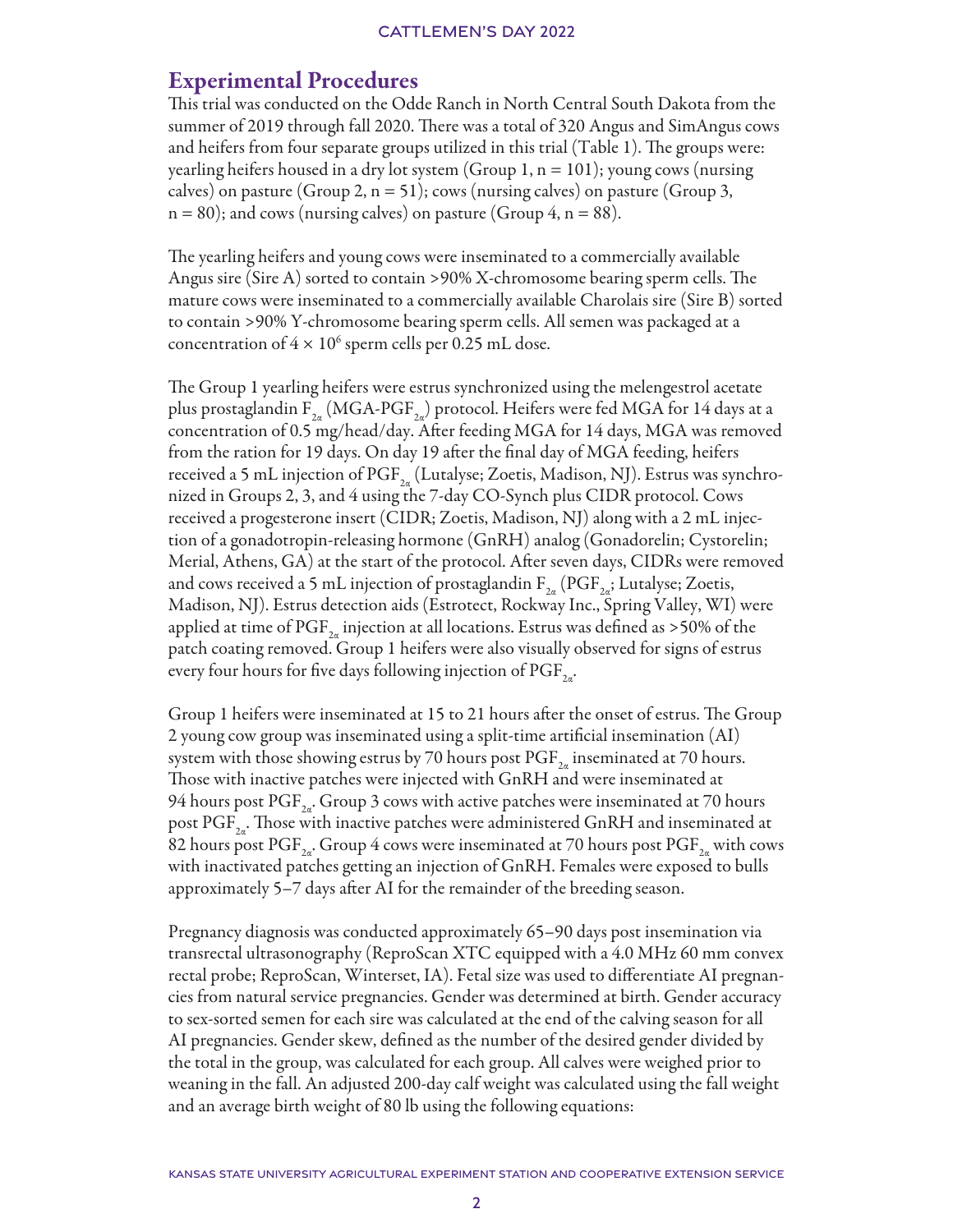#### CATTLEMEN'S DAY 2022

Average daily gain  $(ADG) = [fall weight - standard birth weight (80 lb)]/days$  of age. Adjusted 200-day weight =  $(ADG \times 200 \text{ days})$  + standard birth weight (80 lb).

## Results and Discussions

The results of this trial are shown in Table 2. Group 1 yearling heifers had an observed estrus response of 95.1% 5-days post  $\mathrm{PGF}_{2a}$  injection and AI pregnancy rate of 63.4%. The gender accuracy of the AI calves was 94.3% heifers with an overall gender skew of 77.7% for heifer calves. The pregnancy rate observed was acceptable for sex-sorted semen and higher than what is typically found in the literature (Thomas et al., 2017). This is likely attributed to the intensive heat detection conducted on the heifers and the increased fertility seen with heifers in general.

Group 2 young cows had an estrus response of 88.2% overall with an AI pregnancy rate of 47.1%. The gender accuracy of AI calves was 89.5% heifers with an overall gender skew being 76.1% heifer calves. Group 3 mature cows had an estrus response of 75% and an AI pregnancy rate of 46.3%. The gender accuracy of AI calves was 91.0% bulls resulting in a gender skew of 68.8% bull calves. Group 4 mature cows had an estrus response of 69.3% and an AI pregnancy rate of 40.2%. The gender accuracy of AI calves was 84.8% bulls resulting in a gender skew of 58.7% bull calves.

Results for Groups 2 and 3 are similar to what has been reported in the literature for sexed semen (Andersen et al., 2020; Thomas et al., 2019). Results for Group 4 are lower than some other reported studies, possibly due to the use of fixed-time AI instead of split-time AI.

Adjusted 200-day weights (Table 2) were approximately 100 lb heavier for Groups 3 and 4 compared to Groups 1 and 2. This is likely due to cows in Groups 3 and 4 being older and implanted, that calves in these groups were sired by high growth Charolais bulls, and that these calves have more heterosis (cows were Angus-Simmental).

## **Implications**

These results show that sex-sorted semen has potential on beef cows and heifers. Steer calves are worth more than heifers, and this difference is increasing due to increased carcass weights. "Bull" sex-sorted semen in terminal sire programs appears to have significant commercial potential.

## Acknowledgments

Thanks to STgenetics (Navasota, TX) for providing the semen for this project.

## References

Andersen, C., R. Bonacker, E. Smith, C. Spinka, S. Poock, and J. Thomas. 2020. Evaluation of the 7 & 7 Synch and 7-day CO-Synch CIDR protocols for estrus synchronization of beef cows prior to fixed-time artificial insemination with conventional or sex-sorted semen. bioRxiv. https://doi.org/10.1101/2020.08.25.266783.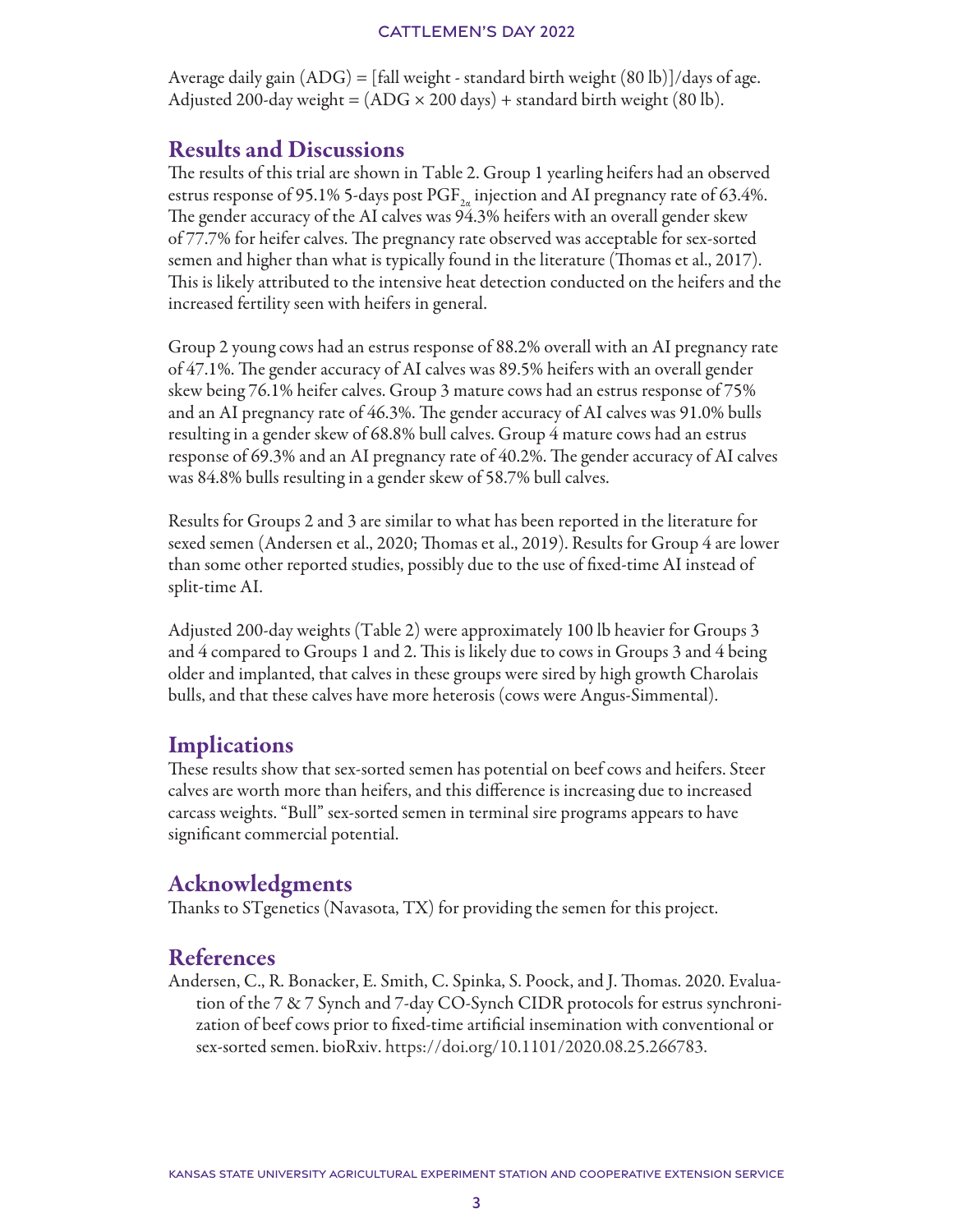#### CATTLEMEN'S DAY 2022

- Thomas, J., J. Locke, R. Bonacker, E. Knickmeyer, D. Wilson, R. Vishwanath, A. Arnett, M. Smith, and D. Patterson. 2019. Evaluation of SexedULTRA 4M sex-sorted semen in timed artificial insemination programs for mature beef cows. Theriogenology 123:100–107.
- Thomas, J. M., J. W. C. Locke, R. Vishwanath, J. B. Hall, M. R. Ellersieck, M. F. Smith, and D. J. Patterson. 2017. Effective use of SexedULTRA sex-sorted semen for timed artificial insemination of beef heifers. Theriogenology 98:88–93.

*Brand names appearing in this publication are for product identification purposes only. No endorsement is intended, nor is criticism implied of similar products not mentioned. Persons using such products assume responsibility for their use in accordance with current label directions of the manufacturer.*

#### Table 1. Average age, estrus synchronization method, breeding method, and artificial insemination (AI) sire by group

|                          |        | Average age   | <b>Estrus synchronization</b> | <b>Breeding</b>             |                        |
|--------------------------|--------|---------------|-------------------------------|-----------------------------|------------------------|
| Group                    | Number | (vears)       | method                        | method                      | AI sire                |
| Group 1 yearling heifers | 101    | ---           | $MGA-PGF_{2a}^{-1}$           | Bred by estrus <sup>2</sup> | Angus <sup>6</sup>     |
| Group 2 young cows       | 51     | $2.2 \pm 0.5$ | 7-day CO-Synch+CIDR           | STAI <sup>3</sup>           | Angus <sup>6</sup>     |
| Group 3 mature cows      | 80     | $6.0 \pm 2.2$ | 7-day CO-Synch+CIDR           | STAI <sup>4</sup>           | Charolais <sup>7</sup> |
| Group 4 mature cows      | 88     | $6.8 \pm 2.6$ | 7-day CO-Synch+CIDR           | FTAI <sup>5</sup>           | Charolais <sup>7</sup> |

<sup>1</sup>Melengestrol Acetate plus Prostaglandin F<sub>2a</sub>.<br><sup>2</sup>Heifers were inseminated 15 to 21 hours after

<sup>2</sup>Heifers were inseminated 15 to 21 hours after the observation of estrus.

 $^3$ Split-Time AI - young cows that did not display estrus by 70 hours after PGF $_{\rm 2x}$  received an injection of gonadotropin-releasing hormone (GnRH) and inseminated 24 hours later.

 $^4$ Split-Time AI - cows that did not display estrus at 70 hours after PGF $_{\rm 2a}$  received an injection of GnRH and were inseminated 12 hours later.

 $^5$ Fixed-Time AI - all cows were inseminated by 70 hours after PGF $_{\rm 2a'}$  and cows that did not show signs of estrus by 70 hours received an injection of GnRH.

 $^6$ Angus sire semen was sorted to contain >90% X-chromosome bearing sperm cells at a concentration of 4  $\times$  10 $^6$  per 0.25 mL straw.

 $^7$ Charolais sire semen was sorted to contain >90% Y-chromosome bearing sperm cells at a concentration of 4  $\times$  10<sup>6</sup> per 0.25 mL straw.